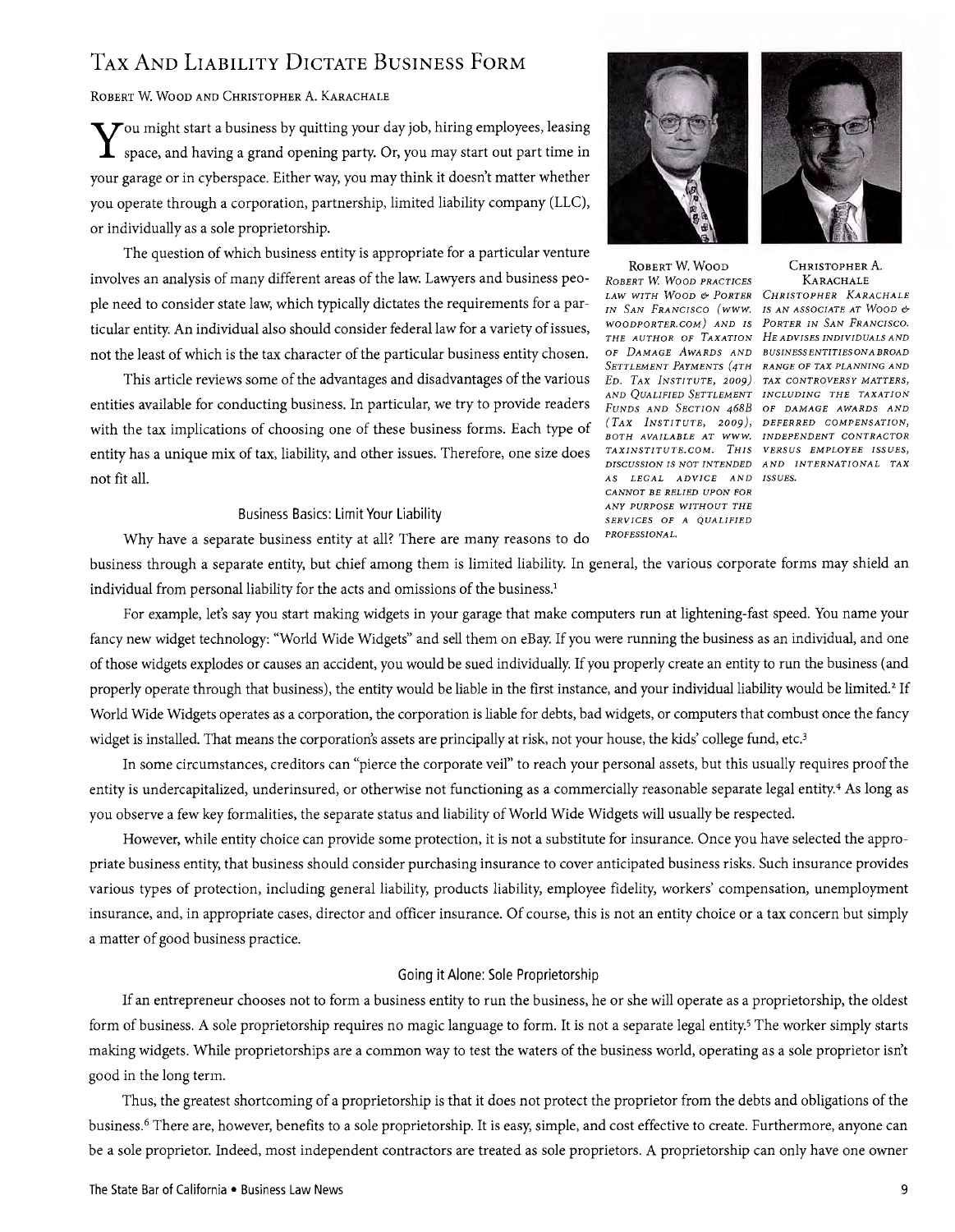Tax And Liability Dictate Business Form

although husband and wife are now considered one for this purpose?

In terms of mechanics, all the income and expenses of a sole proprietorship go on Schedule C to your Form 1040. You pay tax on your profit, or if you lose money, you offset it against your other income (such as salary and interest). As a sole proprietor, you may also be liable for self-employment tax if your net earnings from self-employment are \$400 or more.<sup>8</sup> The tax rate on the earnings of a sole proprietor is a hefty 15.3% (12.4% social security tax plus 2.9% Medicare tax) and must be reported on Schedule SE to the Form 1040.

But be careful. If World Wide Widgets has losses for a few years in a row, the IRS may question the nature of your enterprise. Indeed, the IRS may argue your losses are nondeductible hobby losses.<sup>9</sup> The key is to determine whether, based on the facts and circumstances of your activity, you had a profit motive in engaging in the activity.<sup>10</sup> Additionally, Schedule C is generally regarded as the most likely of all tax forms to be audited." This makes sense since (without a separate legal entity) there may be a natural tendency for proprietors to mix personal and business assets and expenses.

#### Beware of Double Tax

After a sole proprietorship, the most classic business entity is the corporation. Like an LLC or limited partnership, a corporation begins its life through a simple filing with the secretary of state. $12$ Its owners are the shareholders. They elect a board of directors and the directors in turn elect officers. Corporations offer limited liability and an orderly structure that most people understand. Additionally, the units of ownership-shares of stock-can (subject to compliance with securities laws) be freely traded.

There are good reasons IBM, Google, Apple, and General Motors are all corporations. For big and public companies, it is the only viable alternative given the restrictions on other entity forms. Such a structure allows the issuance of shares, provides equity for the corporation, and ensures investment potential for the general public.

For tax purposes, the Internal Revenue Code defines corporations broadly to include "associations, joint-stock companies, and insurance companies."<sup>13</sup> Large corporations are known as "c corporations" since their activity is largely governed by subchapter C of the Internal Revenue Code. It is the tax structure of most corporations that limits their appeal.

Corporations are separate legal entities and are *separately*  taxed at up to a 39.5% rate.14 If the corporation pays dividends to

shareholders, it doesn't get a tax deduction because dividends are after-tax payments by the corporation. Nonetheless, the shareholders are taxed on the dividends, either as ordinary income or, in some cases, as qualified dividends entitled to a capital gains rate of 15%.15 This means that corporations effectively pay "double tax," once by the corporation and once by shareholders.

Of course, many corporations don't pay dividends, so you might think an end-run is to let a World Wide Widgets grow for thirty years and then sell, yielding a whopping capital gain to you upon retirement. Not so fast. There are generally still two levels of taxation. First, a corporation may be treated as selling its assets, incurring gain (and tax) at the corporate level.<sup>16</sup> Of course, corporations aren't entitled to the lower capital gain rate, so this gain is taxed at 39.5%. Thereafter, the proceeds that have been taxed at the corporate level are distributed and, upon receipt by the shareholders, are again subject to tax, probably subject to capital gain rates.<sup>17</sup>

#### Partnership Basics

Given the double tax imposed on corporations, passthrough entities-partnerships and LLCs-are often more attractive. A general partnership can be formed with a handshake. Better practice is to reduce the agreement to a written form, as oral agreements foment disputes. For tax purposes, a partnership is a business entity that is not a corporation and that has at least two owners.<sup>18</sup>

With a general partnership, each partner has personal liability.19 A limited partnership has one or more general partners and one or more limited partners.<sup>20</sup> The latter are usually investors not actively running the business. Limited partners might lose their investment, but their other assets aren't at risk. Only the general partner(s) in a limited partnership have unlimited risk. You can get around the general partner's unlimited liability by having a corporation as the general partner. If that corporate partner's capital is inadequate, though, there can still be a kind of piercing the veil or alter ego liability.

To get the benefits of limited partnership treatment, you must flle a certificate and pay annual fees. 21 Formalities count; if you fail to observe them, you'll be treated as operating a general partnership (meaning more liabilities). Furthermore, limited partners must be careful not to act too much like general partners. By making day-to-day business decisions, a limited partner can wind up with general partner liability.<sup>22</sup>

*Continued on Page 36*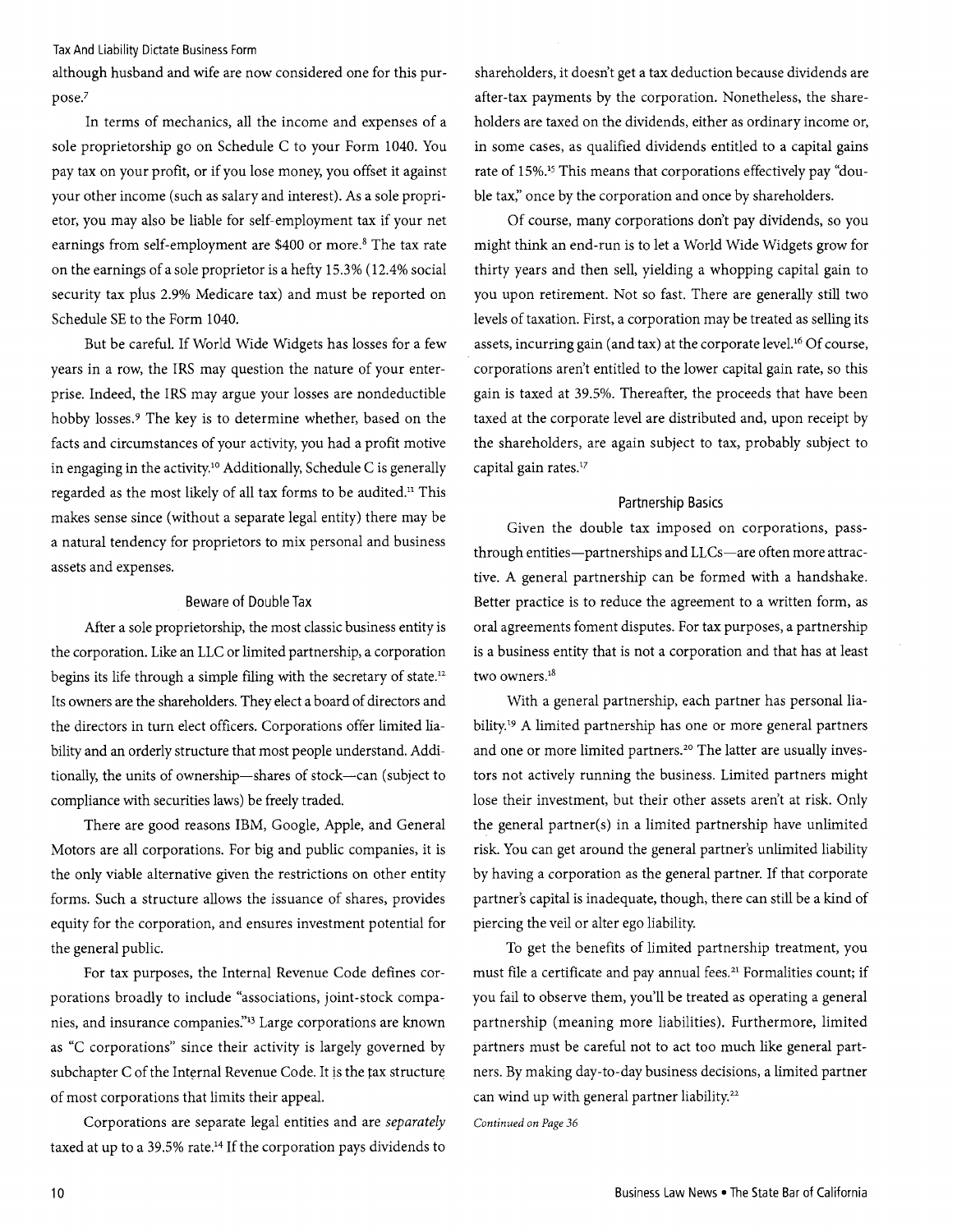#### Continued from page 10 . . . Tax And Liability Dictate Business Form

#### Pass-Through Tax Treatment Is Better

Corporate double tax makes pass-through entities like partnerships more attractive. Unlike C corporations, partnerships are not subject to a tax at the partnership level.<sup>23</sup> Rather, each partner takes into account his distributive share of the partnership's income, gain, or loss in determining his or her income tax liability.<sup>24</sup> Furthermore, partners can normally contract to receive their respective portions of the partnership's income, gain, and loss according to whatever allocation they please, as long as it has substantial economic effect.<sup>25</sup>

For an allocation to have economic effect, it must be consistent with the underlying economic arrangement of the partners. If there is an economic benefit or burden that corresponds to the allocation, the partner to whom the allocation is made must receive the economic benefit or bear such economic burden.<sup>26</sup> If the partnership agreement provides for an allocation of income, gain, loss, deduction, or credit to a partner that does not have substantial economic effect, then the partner's distributive share of the income, gain, loss, deduction, or credit is determined in accordance with the partner's interest in the partnership.<sup>27</sup>

Additionally, provided the proper election is in place, new partners in a partnership are allowed to assume a special basis in assets of the partnership based on that new partner's particular interest in the partnership's respective assets.<sup>28</sup> These factors make the partnership entity highly flexible. It also helps that the default corporate form, at least under the Internal Revenue Code, is now a partnership structure. Indeed, under the "check the box regulations;' all entities (other than a corporation under local law) will be taxed as partnerships unless the entity makes an affirmative election to be taxed as a C corporation.29

Above all, the single level of taxation makes pass-through tax treatment better even if you lose money. In most cases, the partners receive Forms K-1 from the partnership reporting their share of the income or loss on their own tax returns. In contrast, if your corporation loses money, the corporation is entitled to the losses, not the shareholders.

Most start-ups lose money before they make it, leaving losses locked up in the company that can only be used in the future if it later turns a profit. This may cause you to think a partnership is always better, but not for everyone.

After all, the amount reported on a Form K-1 by a partnership may not actually be paid to the member or partner. What if you receive a K-1 saying your share of the profits from World Wide Widgets was \$300,000, but World Wide Widgets does not distribute any of the cash to you? You have income, but no cash. Most partnerships will payout at least enough cash to enable members/partners to pay their tax, but it's not legally required.

Thus, it is clear that the pass-though entity possesses many characteristics that make it preferable to the typical C corporation with double taxation. However, pass-through treatment is not unique to partnerships. LLCs receive it too, as (in modified form) do S corporations.

#### Don't Forget S Corporations

There's one type of corporation that does receive passthrough tax treatment, and it's popular for small businesses: the S corporation. It is just like any other corporation, so there's no special type of articles or bylaws. But you do have to file a one page "S election" with the IRS (and the California FTB).<sup>30</sup> An S corporation is taxed almost like a partnership because an S corporation can face corporate tax like C corporations if it previously was a C corporation and, subject to certain limited exceptions, elected S status within the last ten years.<sup>31</sup>

An S corporation can have no more than 100 shareholders,<sup>32</sup> only domestic shareholders (US citizens and resident aliens),<sup>33</sup> generally individual shareholders,34 and a calendar (not a fiscal) year,35 If there are multiple classes of stock, then only differences in voting rights are allowed.<sup>36</sup> For most small businesses, these criteria are easy to meet. If the owners are more comfortable with the corporate form rather than with a partnership or an LLC, an S corporation can be a good choice.

S corporations have been around since the 1950s, long before the more flexible LLC was available. Unfortunately, the accounting rules for S corporations are complicated,<sup>37</sup> and it is hard for existing C corporations to convert to S status. Many of these rules can be avoided if you start out from the beginning with an S corporation. To do this you usually must file your S election with the IRS within 75 days of forming your corporation.<sup>38</sup>

#### LLCs Are Most Flexible

By far the most flexible business entity is the LLC. Adapted from European countries, most states enacted LLC legislation in the 1980s and early 1990s, and today LLCs exist in every state. They are closest to limited partnerships, but there is no general partner. Everyone is a "member" (not a partner), and there is almost infinite flexibility.

The IRS first recognized the pass-through character of LLCs in 1998 under the Wyoming Limited Liability Company Act,39 Since that time, LLCs have become increasingly popular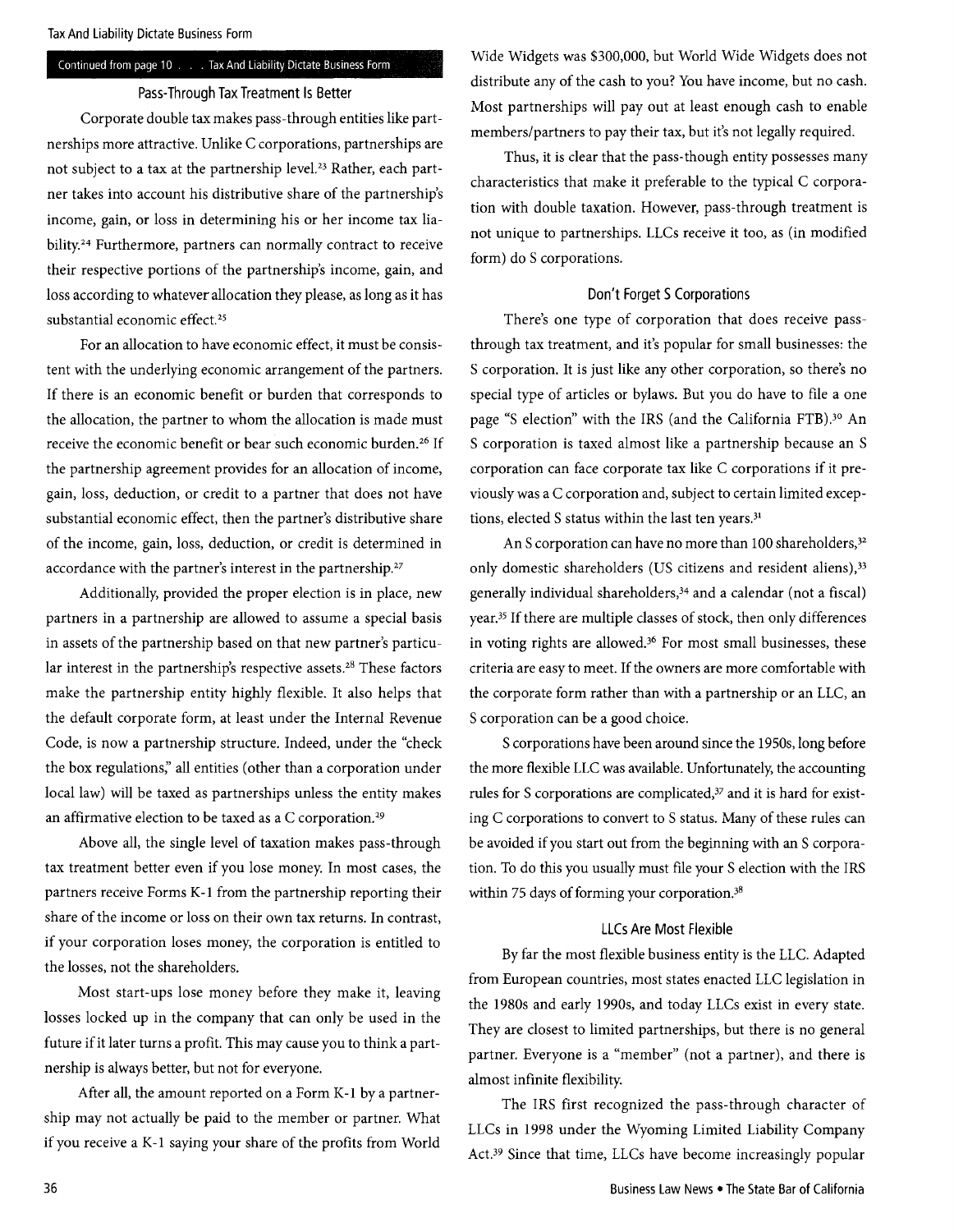Tax And liability Dictate Business Form

combining the shield of limited liability with the flexibility of the pass-through entity structure.

You can have different classes of members, different voting rights, different capital requirements and management roles, and more. LLCs start with a simple fill-in-the-blanks form filed with the secretary of state, listing only skeletal information.<sup>40</sup> The longer agreement is an "operating agreement" and is similar to a limited partnership agreement. In large part, LLCs have replaced limited partnerships as vehicles of choice for passive investments (like holding real estate) and for small business.

For tax purposes, LLCs have many advantages. They receive pass-through tax treatment, and investors don't need to worry about acquiring unlimited liability if they are too involved. However, some sales of interests in an LLC can be taxed less favorably than a disposition of stock in an S corporation. If 50% or more of the total membership interests in an LLC are transferred in any twelve-month period then it "terminates" the LLC for tax purposes, which is a major headache.<sup>41</sup>

Despite these drawbacks, from both a liability and a tax perspective, choosing an LLC for World Wide Widgets may be a good option for a variety of reasons.

#### Remember Accounting

No matter which entity form you choose for World Wide Widgets, you also need to be cognizant of accounting issues. In general, taxpayers and entities have two choices with respect to accounting for income and expenses: cash vs. accrual.

As a cash basis taxpayer, you (or your entity) would include income when it is actually or constructively received and account for expenses in the year in which they are actually made.42 This is typically how most individuals account for their income and expenses.

Alternatively, you may be able to account for the income and expenses of World Wide Widgets as an accrual basis taxpayer. In fact, the IRS believes the accrual method is more accurate, and big businesses are nearly always on the accrual method. On the accrual method, you have income when all the events have occurred that fix the right to receive the income and the amount of the income can be determined with reasonable accuracy.

For purposes of accounting for liabilities, you can deduct expenses in the year in which all the events have occurred that establish the fact of the liability, the amount of the liability can be determined with reasonable accuracy, and economic performance has occurred with respect to the liability.43 As an accrual basis taxpayer, you're more likely to be able to accelerate the time at which you can deduct expenses.

There are a variety of limitations on accounting methods. For example, unless its gross receipts are less than \$5,000,000 for any taxable year, a C corporation cannot account for income and expenses as a cash basis taxpayer.<sup>44</sup> Similarly, while generally a partnership can choose to account for income or expenses on either the cash basis or accrual method, if one of the partners is a C corporation meeting the \$5,000,000 gross receipts test, that partnership cannot choose the cash method.45

#### Weighing Advantages and Disadvantages

Now that you have the choice of entity building blocks, the hard part is weighing the plusses and minuses for World Wide Widgets. A C corporation may make no sense for a small business like World Wide Widgets due to the double tax that will be paid currently or when it is sold. If you are sure that your widget company will "go public," it should be a C corporation, but it's easy to transition from another entity (such as an LLC or S corporation) to a C corporation when the time comes.

Besides, if you incur losses during the first few years of widget production, you'll want to claim them personally, favoring an S corporation, LLC, or partnership. As between S corporations and LLCs, LLCs are more flexible. S corporations have more complicated accounting limitations on the losses a shareholder can claim, as well as a passive income tax. In contrast, an LLC is a pure passthrough with fewer tax traps than S corporations. Yet LLCs don't have the many decades of authority and practice experience of corporations, partnerships, or even S corporations.

### Conclusion

Whatever type of business you start or run, the key is the business itself, not the structure through which it operates. You can probably make any of these choices work, no matter which you select (or which you inherit). Still, you'll want something that complements your operation, not that is at odds with it. And taxes, both federal and California, should be considered.

Whatever you choose, if you later sell the business or change it significantly, there's often a way to ameliorate some of the tax and other disadvantages noted here. So get expert help when the time comes, and don't feel like whatever entity you choose is engraved in stone.  $\blacksquare$ 

#### Endnotes

### 1 *See, e.g.,* CAL. CORP. CODE §§ 410, 423, and 506.

2 If one operates a business as one's alter ego, then an individual may ultimately be found liable for the entity's conduct; however, alter ego liability is the exception, not the rule. While

The State Bar of California . Business Law News